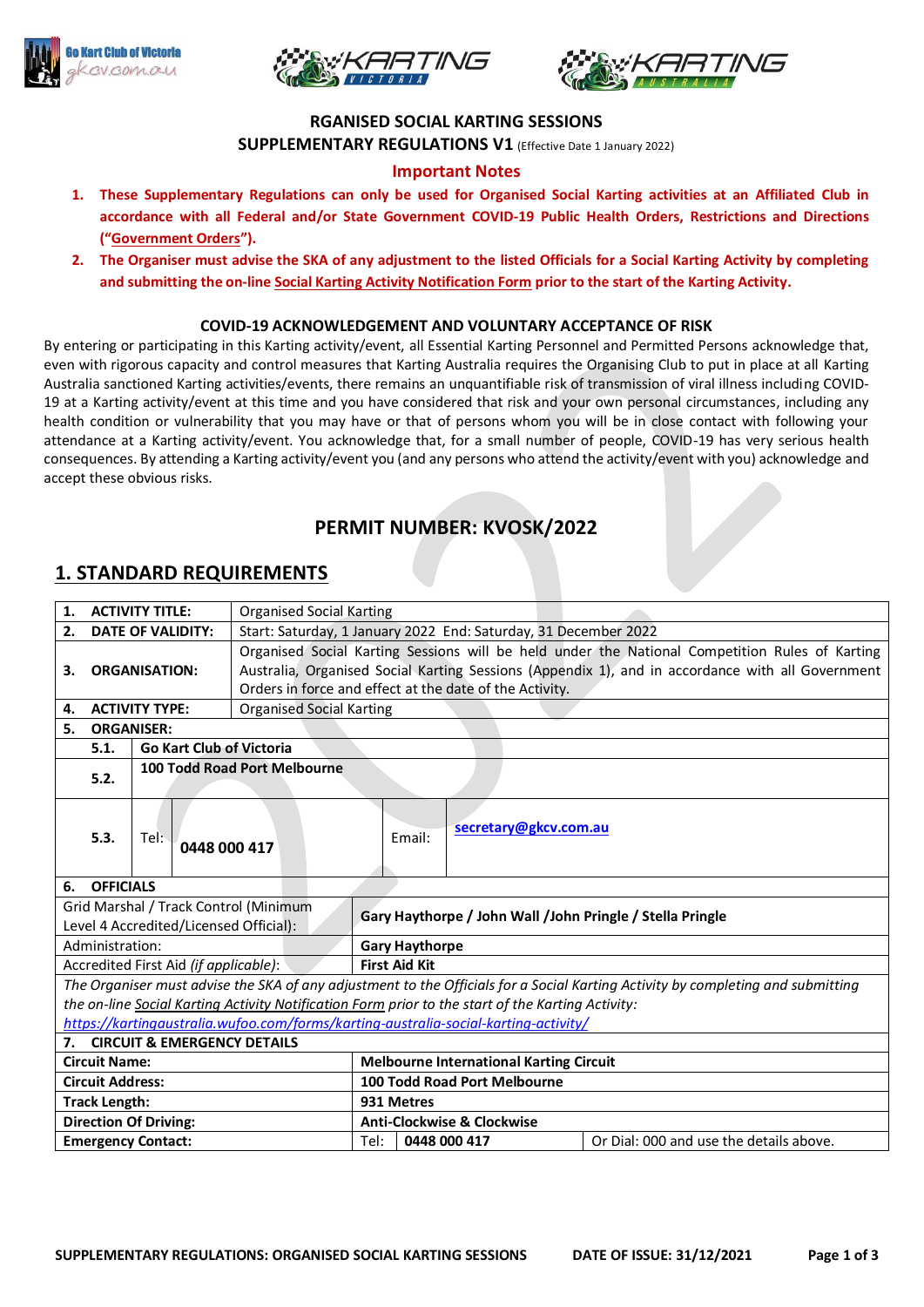





## **2. ADMINISTRATION**

| 1. |      | The Club must maintain a register of all permitted persons who enter the Circuit for the activity.                           |  |  |  |
|----|------|------------------------------------------------------------------------------------------------------------------------------|--|--|--|
|    |      | The Age Divisions offered must be in accordance with the Karting Australia Appendix 1 - Organised Social Karting             |  |  |  |
|    |      | Activity.                                                                                                                    |  |  |  |
| 2. |      | Cadet 9, Cadet 12 and 4SS Cadet Drivers are permitted on a Track at the same time.                                           |  |  |  |
|    |      | Junior Drivers are not permitted on the Track with any other age division.<br>$\bullet$                                      |  |  |  |
|    |      | Senior Drivers are not permitted on the Track with any other age division.                                                   |  |  |  |
| 3. |      | <b>BOOKING</b>                                                                                                               |  |  |  |
|    | 3.1. | The number of positions in the Activity may be limited by Government Orders. If so, a Driver will be required to reserve     |  |  |  |
|    |      | their position in the Karting Activity before it starts. Bookings will be accepted strictly on a 'first come first served'   |  |  |  |
|    |      | basis.                                                                                                                       |  |  |  |
|    | 3.2. | Bookings for this Activity are recommended to be confirmed in advance and can be made online at:                             |  |  |  |
|    |      | secretary@gkcv.com.au                                                                                                        |  |  |  |
|    |      |                                                                                                                              |  |  |  |
| 4. |      | <b>ADMINISTRATION LOCATION</b>                                                                                               |  |  |  |
|    | 4.1. | <b>Outside Canteen Main Entry</b>                                                                                            |  |  |  |
| 5. |      | <b>ADMINISTRATION CHECKING &amp; SCRUTINEERING</b>                                                                           |  |  |  |
|    | 5.1. | Prior to entering the Track, all Drivers are to:                                                                             |  |  |  |
|    |      | Ensure that the kart complies with the relevant Class Rules.<br>$\bullet$                                                    |  |  |  |
|    |      | Certify that the kart has been checked for safety compliance and that it is safe for use.<br>$\bullet$                       |  |  |  |
|    |      | Confirm their acceptance of the "Exclusion of Liability, Indemnity, Release and Voluntary Assumption of Risk by<br>$\bullet$ |  |  |  |
|    |      | entering the Circuit" and participating in the recreational activities conducted at the venue.                               |  |  |  |
|    |      | Certify that they have a current KA Licence relevant for the class of kart that they intend to drive.<br>$\bullet$           |  |  |  |
|    |      | The above details are to be either completed:                                                                                |  |  |  |
|    |      | Before arrival by clicking this link (https://kartingaustralia.wufoo.com/forms/organised-social-karting-activity-<br>٠       |  |  |  |
|    |      | $form$ ) or                                                                                                                  |  |  |  |
|    |      | On arrival and before entering the Track by scanning the "Social Karting Form" QR Code Poster located adjacent               |  |  |  |
|    |      | to the Administration point.                                                                                                 |  |  |  |

# **3. SPECIFIC COVID-19 RESTRICTION AND MITIGATION REQUIREMENTS**

**COVIDSafe ACTION PLAN (When required at law)**

The Club has completed a COVIDSafe Action Plan and submitted it to the relevant State Government Department. All actions identified as being required to be done to create a COVIDSafe Event and Club facility must be carried out prior to and during the Event.

| 1.   | PERMITTED AND NON-PERMITTED PERSONS                                                                                       |  |  |  |  |
|------|---------------------------------------------------------------------------------------------------------------------------|--|--|--|--|
|      | No person who has symptoms consistent with COVID-19 (this includes any fever, respiratory                                 |  |  |  |  |
| 1.1. | symptoms, shortness of breath, sore throat, cough, lack of smell or fatigue) is permitted to attend                       |  |  |  |  |
|      | the Circuit or participate in the Event.                                                                                  |  |  |  |  |
|      | Any person who starts to feel unwell or to exhibit symptoms of COVID-19 during the Event must                             |  |  |  |  |
| 1.2. | immediately avoid contact with all persons at the Circuit and MUST IMMEDIATELY LEAVE the                                  |  |  |  |  |
|      | Circuit.                                                                                                                  |  |  |  |  |
|      |                                                                                                                           |  |  |  |  |
|      | Note - The number chosen in 2.1 must not exceed the maximum number of people permitted to gather under State              |  |  |  |  |
| 2.   | Public Health Authority Orders/Directions/Regulations.                                                                    |  |  |  |  |
|      | SOCIAL DISTANCING AND DENSITY REQUIRMENTS                                                                                 |  |  |  |  |
| 2.1. | Essential Karting Personnel and Permitted Persons are not permitted to gather in groups greater than Choose a             |  |  |  |  |
|      | number while in attendance at the Event. (Delete if no limit on Group size by the State Government required)              |  |  |  |  |
| 2.2. | Government prescribed Social Distancing measures must always be observed.                                                 |  |  |  |  |
| 2.3. | The use by Permitted Persons of any indoor facilities is strictly limited by the Density Quotient of the room as included |  |  |  |  |
|      | in the Club's COVIDSafe Action Plan.                                                                                      |  |  |  |  |
| 2.4. | service provided at the Event must fully comply<br>with all State Public<br>Health<br>Authority<br>Food                   |  |  |  |  |
|      | Orders/Directions/Regulations.                                                                                            |  |  |  |  |
|      |                                                                                                                           |  |  |  |  |